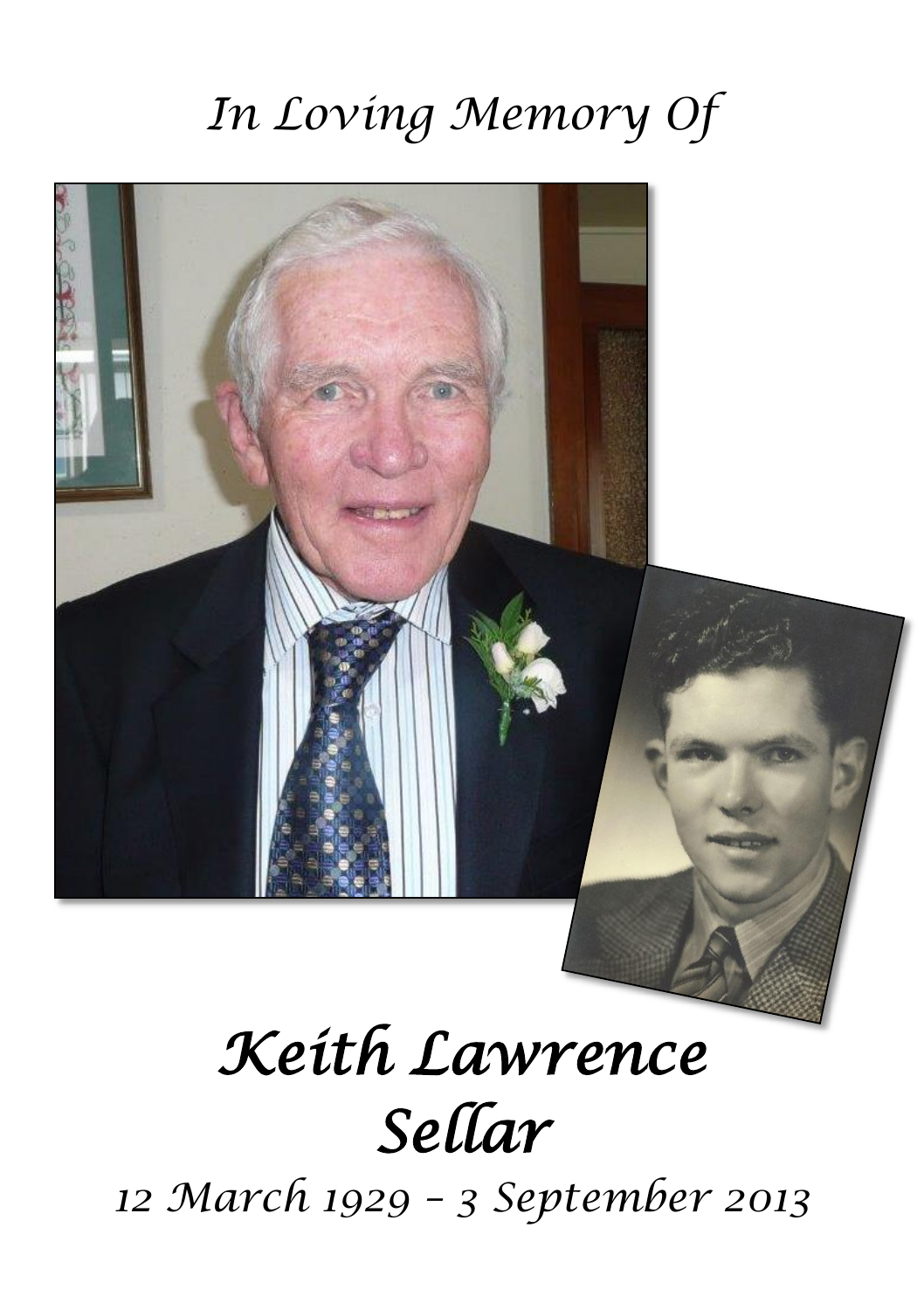A Service to Celebrate the Life of

### *Keith Lawrence Sellar*

and to commend him into God's care

held in

## **St. Paul's Presbyterian Church Tennyson Street, Napier**

on Saturday 7<sup>th</sup> September 2013

at 1.30pm

 $\overline{\phantom{a}}$  , where  $\overline{\phantom{a}}$  , where  $\overline{\phantom{a}}$  , where  $\overline{\phantom{a}}$  ,  $\overline{\phantom{a}}$  ,  $\overline{\phantom{a}}$  ,  $\overline{\phantom{a}}$  ,  $\overline{\phantom{a}}$  ,  $\overline{\phantom{a}}$  ,  $\overline{\phantom{a}}$  ,  $\overline{\phantom{a}}$  ,  $\overline{\phantom{a}}$  ,  $\overline{\phantom{a}}$  ,  $\overline{\phantom{a}}$  ,  $\overline{\phantom$ 

Celebrant: Rev. Sally Carter Rev. Ernest Brown Organists: Dorothy Finlayson Pam Clare Funeral Director: Neil Earnshaw

In his usual style, Keith will be fashionably late, when he is here we will close the doors.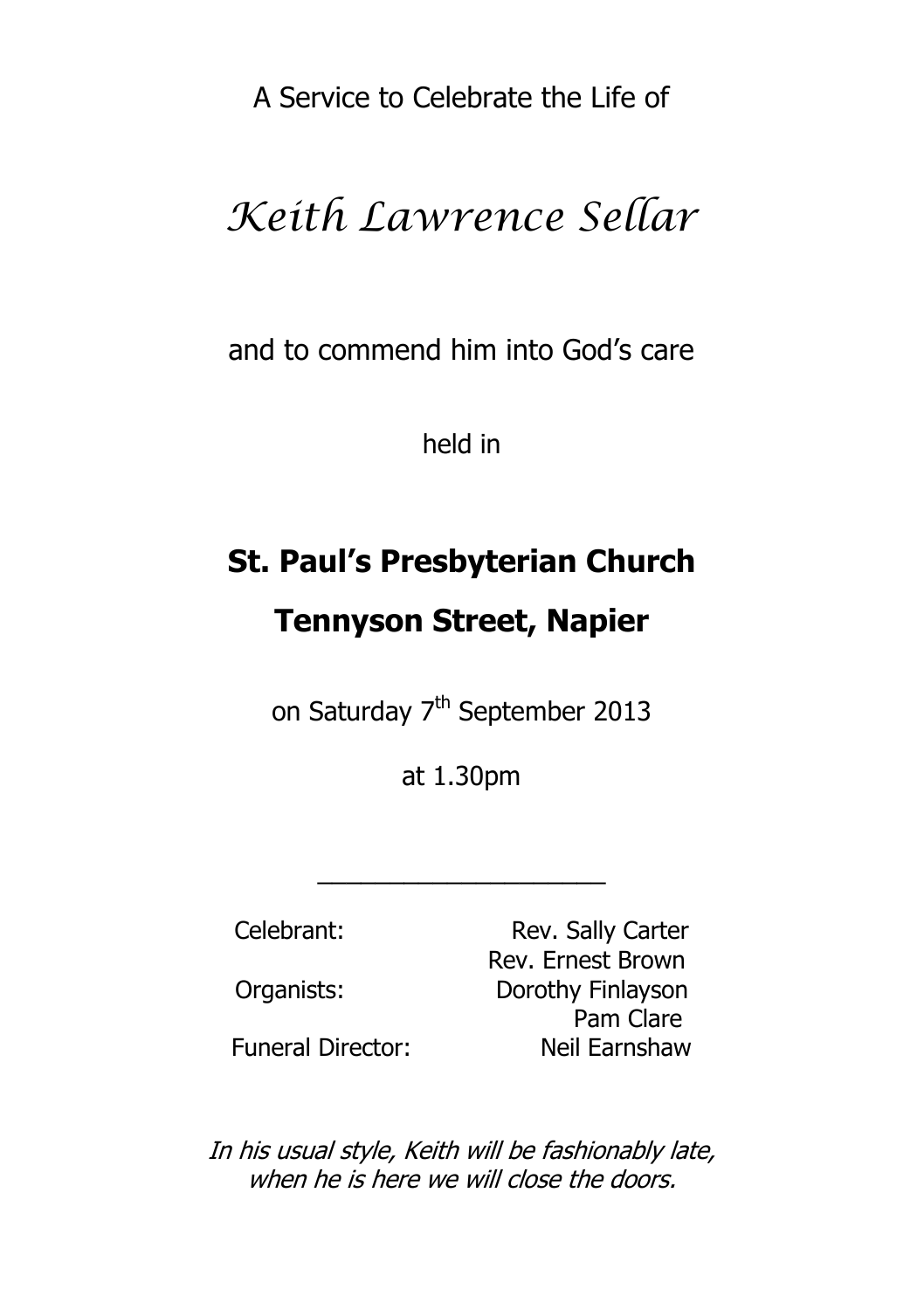#### **Welcome**

**Hymn: '**Blessed Assurance'

Blessed assurance, Jesus is mine, O what a foretaste of glory divine! Heir of salvation, purchase of God Born of His Spirit, washed in His blood

This is my story, this is my song, Praising my Saviour all the day long; This is my story, this is my song, Praising my Saviour all the day long.

Perfect submission, all is at rest. I in my Saviour am happy and blest; Watching and waiting, looking above, Filled with His goodness, lost in His love. Refrain

**Hymn: '**Immortal Invisible, God Only Wise'

Immortal, invisible, God only wise, In light inaccessible hid from our eyes, Most blessed, most glorious, the Ancient of Days, Almighty, victorious, thy great name we praise.

Unresting, unhasting, and silent as light, Nor wanting, nor wasting, thou rulest in might; Thy justice like mountains high soaring above Thy clouds which are fountains of goodness and love.

To all life thou givest, to both great and small; In all life thou livest, the true life of all; We blossom and flourish as leaves on the tree. And wither and perish; but naught changeth thee.

Great Father of glory, pure Father of light, Thine angels adore thee, all veiling their sight; All laud we would render: O help us to see Tis only the splendour of light hideth thee.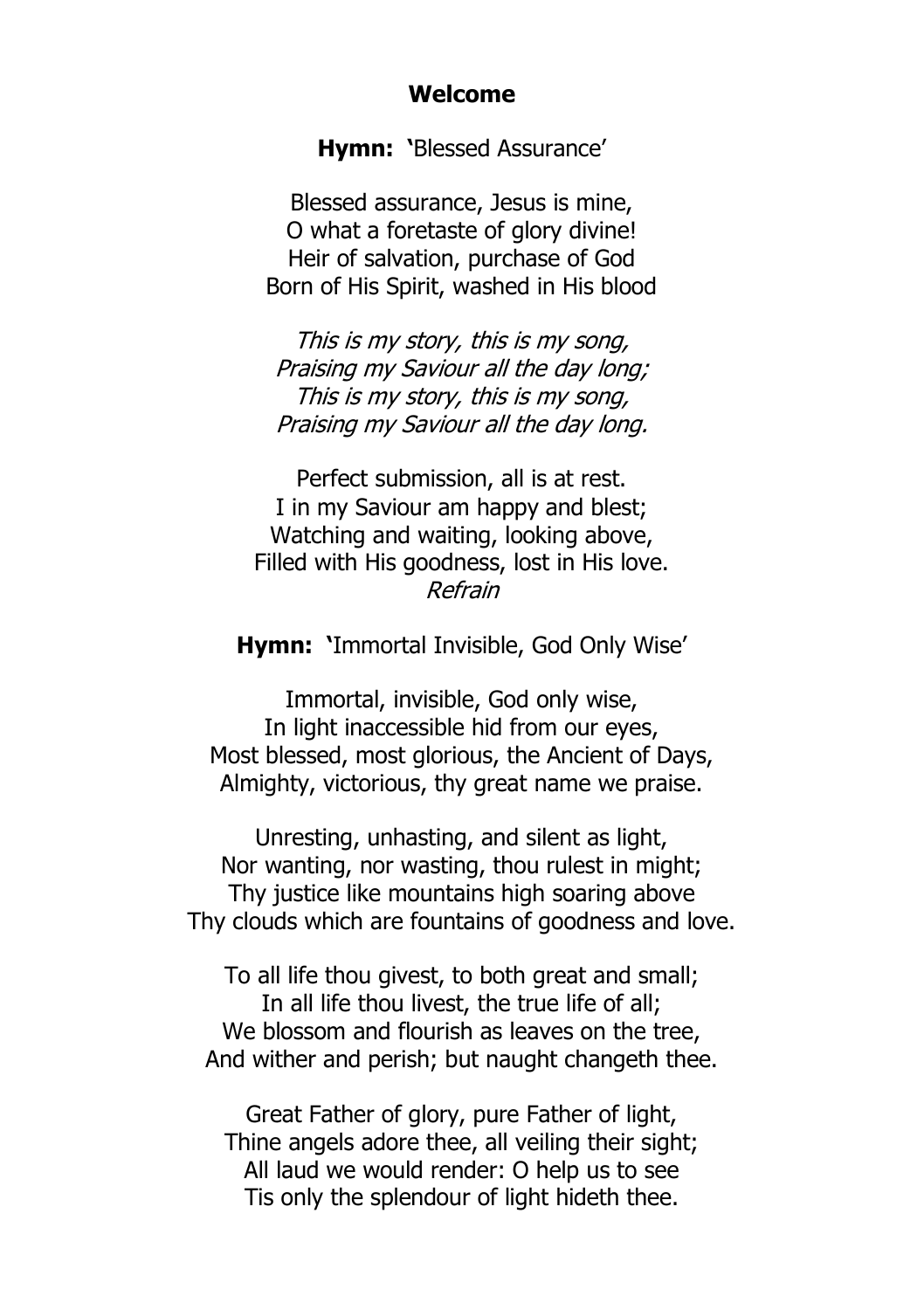We have come together to remember before God the life of his servant Keith Lawrence Sellar. To commend him to God's keeping, to commit his mortal body to be cremated, and to comfort those who mourn with our sympathy and our love in the hope we share through the death and resurrection of Jesus Christ.

> The Lord be with you **The Lord bless you.**

#### **Psalm: 23**

Read by Rev. Ernest Brown

Hear the words of the Gospel:

God so loved the world that he gave his only Son that whoever believes in him should not perish but have eternal life.

And hear the words of Jesus Christ our Saviour: Set your troubled hearts at rest, Trust in God always; trust also in me. I am the resurrection and the life; even in death anyone who believes in me will live.

Therefore, although we are parted from Keith, none of us need ever be parted from the love of God.

#### **Prayer**

God our comforter, you are a refuge and strength for us, a helper close at hand in times of distress. Help us so to hear the words of our faith, that our fear is dispelled, our loneliness eased and our hope reawakened. May your Holy Spirit lift us above our natural sorrow, to the peace and light of your constant love; through Jesus Christ our Lord, AMEN.

In a time of silence, let us make our personal thanksgiving to God for all that Keith has meant to us.

Gracious God, we thank you that you have made each of us in your own image, and given us gifts and talents with which to serve you.

We thank you for Keith, the years we shared with him, the good we saw in him, the love we received from him. Now give us strength and courage to leave him in your care, confident in your promise of eternal life through Jesus Christ.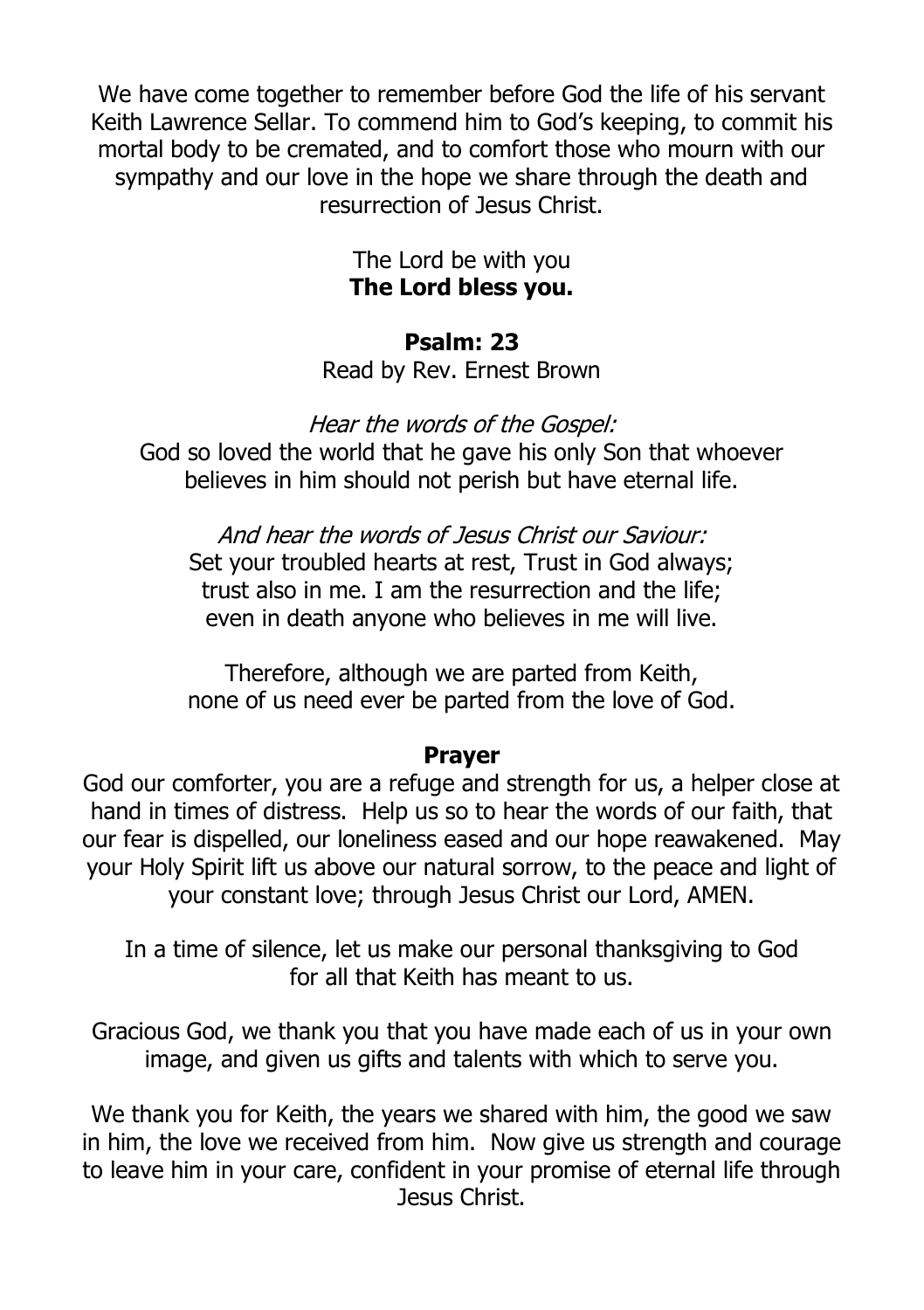Almighty God, you judge with infinite mercy and justice and love everything you have made. We rejoice in your promises of pardon, joy and peace to all who love you. In your mercy, turn the darkness of death into the dawn of new life, and the sorrow of parting into the joy of heaven: through our Saviour Jesus Christ, who died, who rose again, and lives for evermore. AMEN

#### **With faith and hope we pray:**

Our Father in heaven, Hallowed be your name, your kingdom come, your will be done on earth as it is in heaven. Give us this day our daily bread and forgive us our trespasses as we forgive those who trespass against us., and lead us not into temptation, but deliver us from evil, for yours is the kingdom, the power and the glory, forever and ever, AMEN.

#### **Keith speaking, a short introduction by the man himself.**

#### **Family Tributes**

**Hymn:** 'All Things Bright and Beautiful'

All things bright and beautiful, All creatures great and small, All things wise and wonderful: The Lord God made them all.

Each little flower that opens, Each little bird that sings, He made their glowing colors, He made their tiny wings. Refrain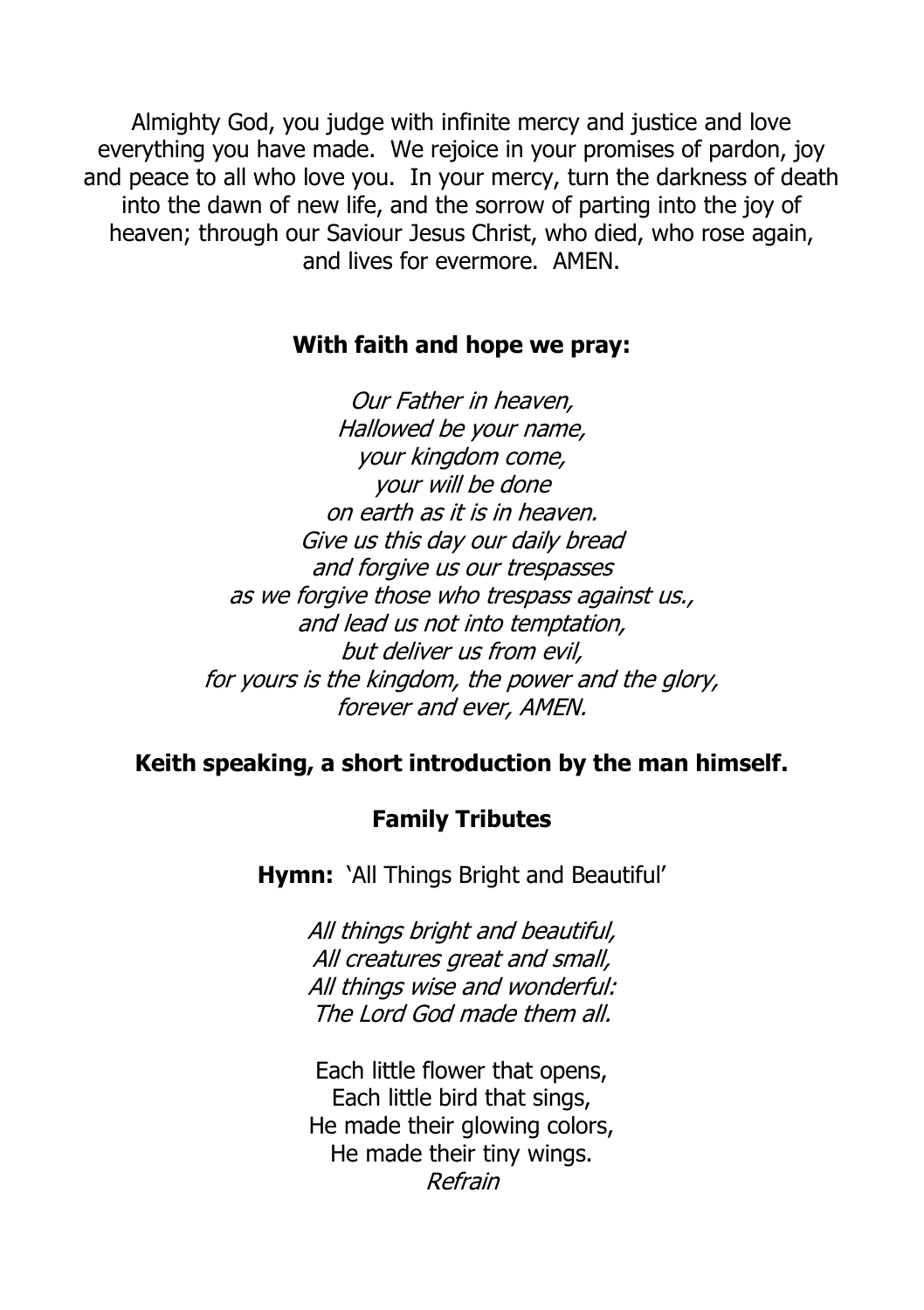The purple headed mountains, The river running by, The sunset and the morning That brightens up the sky. Refrain

He gave us eyes to see them, And lips that we might tell How great is God Almighty, Who has made all things well. Refrain

#### **Time for Reflection on the Life of Keith**

Accompanied by 'My Song Is Love Unknown' and other music loved by Keith.

#### **Prayer of Thanksgiving**

#### **Words of Farewell**

**Hymn:** 'Love Divine, All Loves Excelling'

Love divine, all loves excelling, Joy of heaven, to earth come down, Fix in us thy humble dwelling, All thy faithful mercies crown.

Come, almighty to deliver, Let us all thy grace receive; Suddenly return, and never, Never more thy temples leave.

Finish then thy new creation: Pure and spotless let us be; Let us see thy great salvation, Perfectly restored in thee;

Changed from glory into glory, Till in heaven we take our place, Till we cast our crowns before thee, Lost in wonder, love, and praise.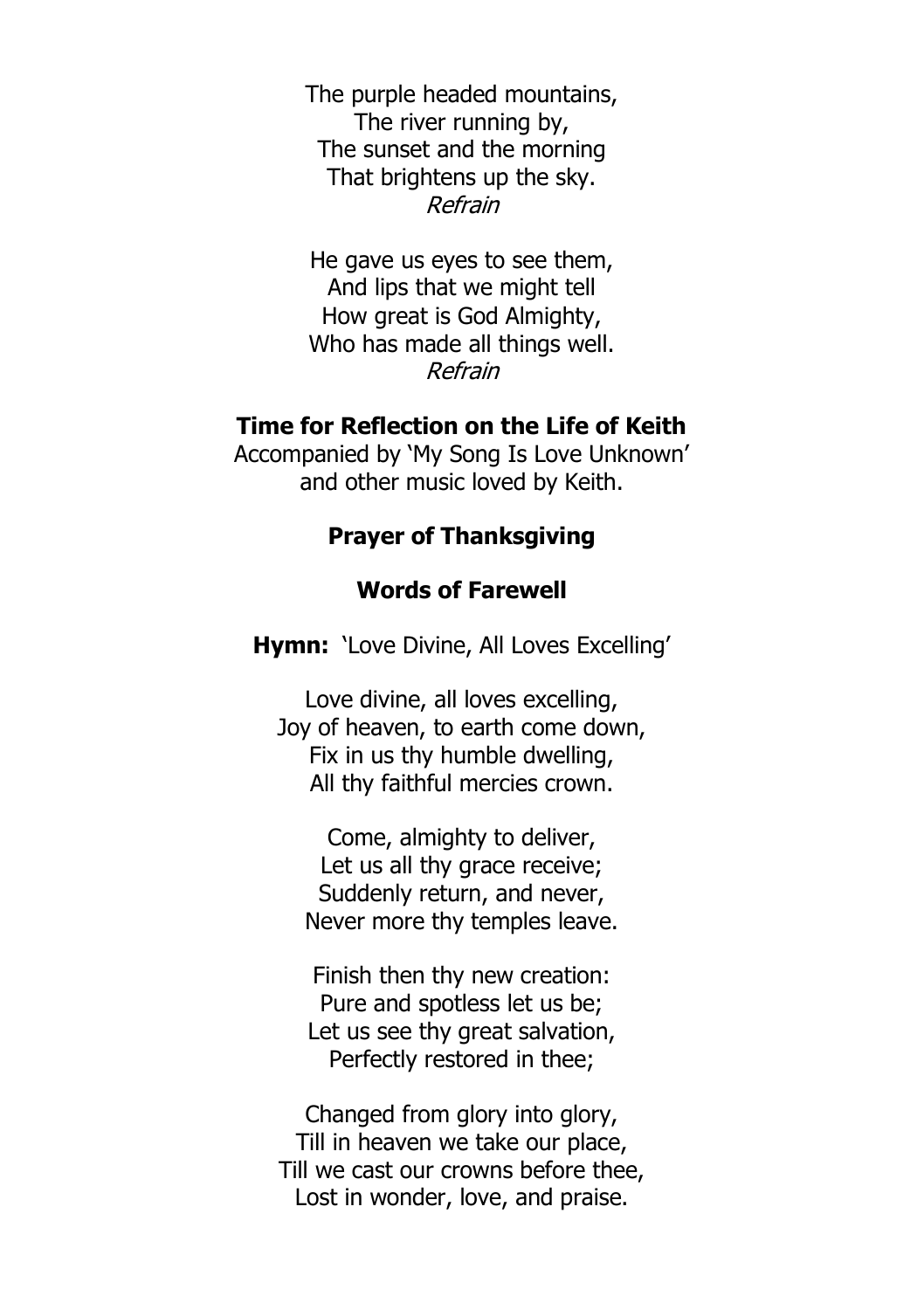#### **Words of Committal**

Keith loved the hymn 'Forth In Thy Name, O Lord I Go' and the music will play as his casket is carried from the Church. Please listen and reflect on the words and the way Keith lived his life for his Lord.

**Recessional Hymn:** 'Forth In Thy Name, O Lord I Go'

 Forth in thy name, O Lord, I go, My daily labour to pursue; Thee, only thee, resolved to know In all I think or speak or do.

 The task thy wisdom hath assigned, O let me cheerfully fulfill; In all my works thy presence find, And prove thy good and perfect will.

 Thee may I set at my right hand, Whose eyes mine in-most substance see. And labour on at thy command, And offer all my works to thee.

 For thee delightfully employ What e'er thy bounteous grace hath given; And run my course with even joy, And closely walk with thee to heaven.